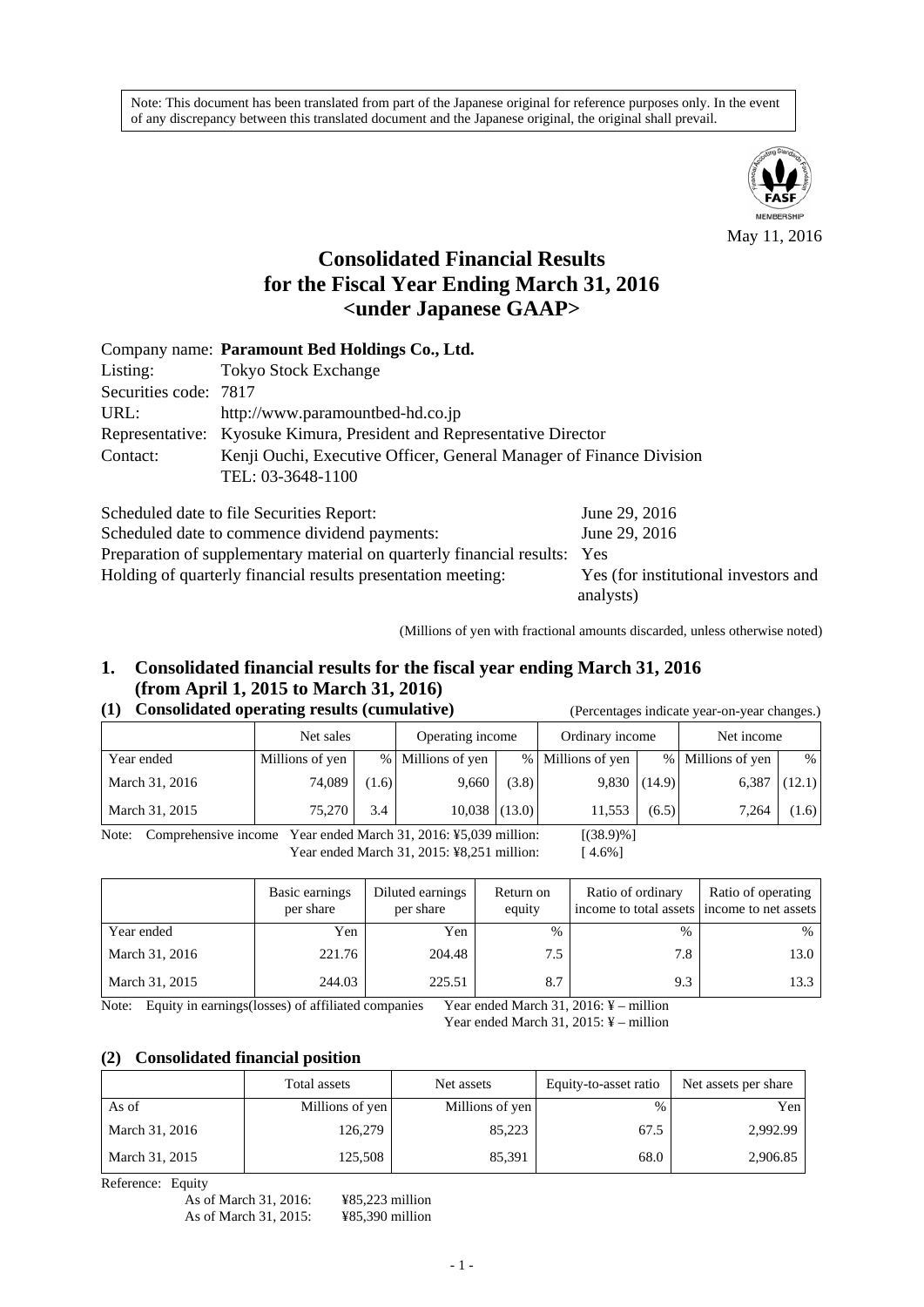### **(3) Consolidated Cash Flows**

|                | Cash flows from<br>operating activities | Cash flows from<br>investing activities | Cash flows from<br>financing activities | Cash and cash equivalents<br>at end of year |
|----------------|-----------------------------------------|-----------------------------------------|-----------------------------------------|---------------------------------------------|
| Year ended     | Millions of yen                         | Millions of yen                         | Millions of yen                         | Millions of yen                             |
| March 31, 2016 | 9,657                                   | $^{\triangle}2.037$                     | $\triangle 5.493$                       | 22,615                                      |
| March 31, 2015 | 8,151                                   | $\triangle 3,615$                       | $^{\triangle}5,375$                     | 20,453                                      |

# **2. Dividends**

|                                                    |                   |        | Dividends per share                          |                    | Total amount |                                  | Ratio of                       |                                              |
|----------------------------------------------------|-------------------|--------|----------------------------------------------|--------------------|--------------|----------------------------------|--------------------------------|----------------------------------------------|
|                                                    | First             | Second | Third<br>quarter-end quarter-end quarter-end | Fiscal<br>year-end | Total        | of cash<br>dividends<br>(Annual) | Payout ratio<br>(Consolidated) | dividends to<br>net assets<br>(Consolidated) |
|                                                    | Yen               | Yen    | Yen                                          | Yen                | Yen          | Millions of yen                  | $\%$                           | $\%$                                         |
| Fiscal year ended<br>March 31, 2015                | $\qquad \qquad -$ | 25.00  | -                                            | 35.00              | 60.00        | 1,761                            | 24.6                           | 2.1                                          |
| Fiscal year ending<br>March 31, 2016               | -                 | 35.00  | $\overline{\phantom{0}}$                     | 35.00              | 70.00        | 1,998                            | 31.6                           | 2.4                                          |
| Fiscal year ending<br>March 31, 2017<br>(Forecast) | $\qquad \qquad$   | 40.00  |                                              | 40.00              | 80.00        |                                  | 30.7                           |                                              |

Dividends for the fiscal year ending March 31, 2015, are scheduled as follows: interim regular dividends of ¥25 in addition to year-end regular dividends of ¥25 and year-end commemorative dividends of ¥10.

# **3. Consolidated earnings forecasts for the fiscal year ending March 31, 2017 (from April 1, 2016 to March 31, 2017)**

(Percentages indicate year-on-year changes.)

|                                         | Net sales          |      | Operating income   |      | Ordinary income    |               | Net income         |               | Basic earnings<br>per share |
|-----------------------------------------|--------------------|------|--------------------|------|--------------------|---------------|--------------------|---------------|-----------------------------|
|                                         | Millions of<br>yen | $\%$ | Millions of<br>yen | $\%$ | Millions of<br>yen | $\frac{0}{0}$ | Millions of<br>yen | $\frac{0}{0}$ | Yen                         |
| Six months ending<br>September 30, 2016 | 33,800             | 1.2  | 4,200              | 9.9  | 4,300              | 2.6           | 2,900              | 7.3           | 101.85                      |
| Fiscal year ending<br>March 31, 2017    | 77,000             | 3.9  | 10,700             | 10.8 | 11,000             | 11.9          | 7,500              | 17.4          | 263.40                      |

### \* **Notes**

- (1) Changes in significant subsidiaries during the period (changes in specified subsidiaries resulting in the change in scope of consolidation): None
- (2) Changes in accounting policies, changes in accounting estimates, and restatement
	- a. Changes in accounting policies in accordance with changes in accounting standards, etc.: Yes
	- b. Changes in accounting policies due to other reasons: None
	- c. Changes in accounting estimates: None
	- d. Restatement: None